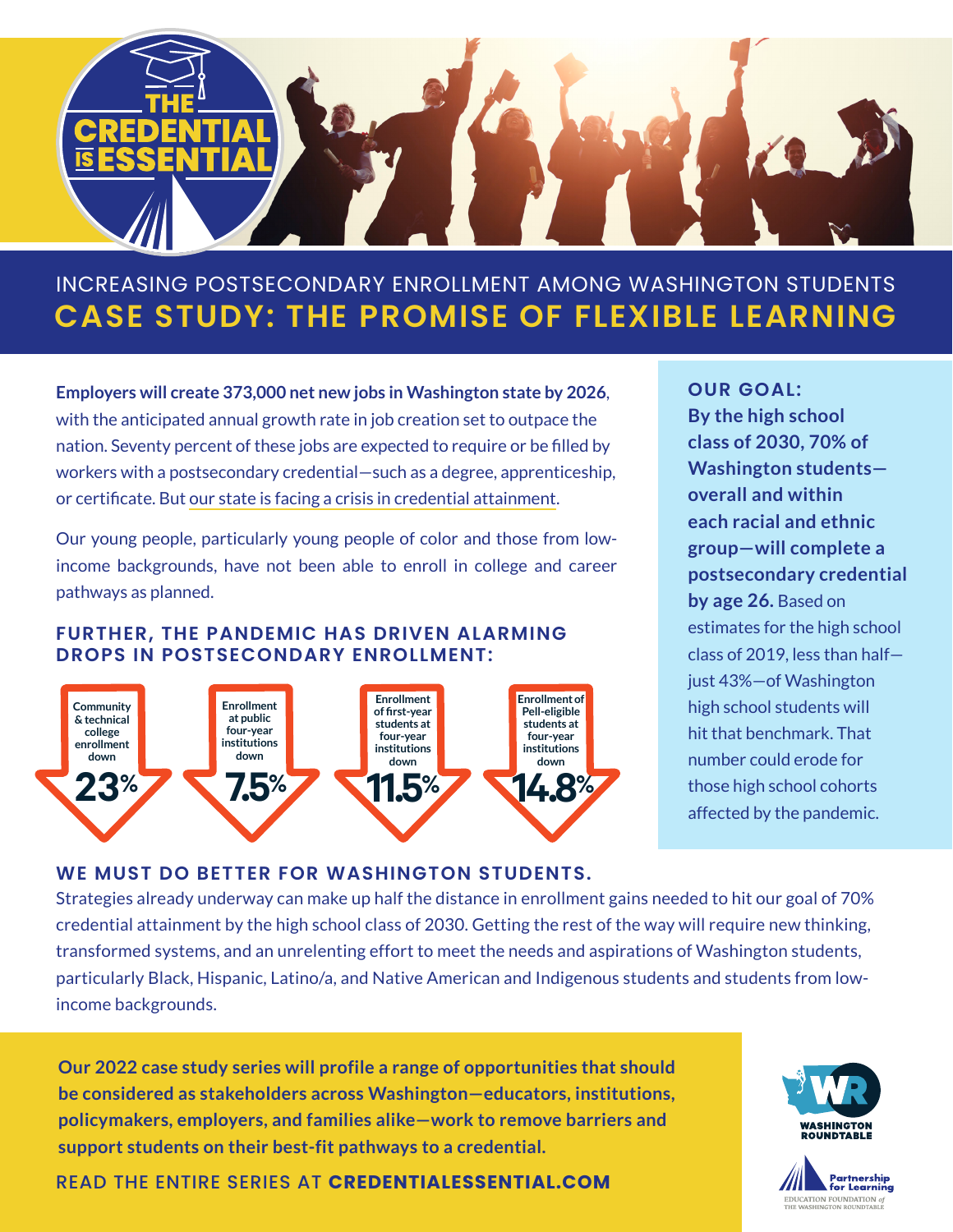## **PROMISING STRATEGY: VIRTUAL LEARNING WITH FLEXIBLE SCHEDULES, CONSISTENT MENTORING, CLEAR ACADEMIC PATHWAYS**

The COVID-19 pandemic drove learning across all levels online, with wildly varying results across the state and country. But even before the pandemic, colleges and universities have been implementing virtual education options to meet students' growing range of needs. For example, Washington State University (WSU) create[d WSU Global](https://online.wsu.edu/)  in 1992 and approved it as WSU's fifth campus in 2012. WSU Global serves 4,100 students and remains WSU's second largest campus. Similarly, [Eastern Washington University \(](https://www.ewu.edu/online/)EWU) has expanded its virtual presence, offering nine bachelor's degree programs and 18 graduate degrees fully online. Prior to the pandemic, EWU enrolled about 1,700 online-only students annually.

One particularly bright enrollment success story comes from the all-virtual Western Governors University in Washington [\(WGU Washington](https://www.wgu.edu/washington.html)). From 2011, when state lawmakers partnered with national nonprofit Western Governors University to create WGU Washington as a state affiliate, to 2019, WGU Washington grew from less than 1,000 to 12,000 students. **As of March 2021, there were 13,905 students attending WGU Washington, and enrollment had grown 15.8% in just the last two years.** By comparison, nearly all of Washington's public twoand four-year postsecondary institutions experienced enrollment declines during the same time period.

### WGU WASHINGTON CITES FIVE REASONS FOR ENROLLMENT GROWTH:

**#1**

**#3**

**ALL-VIRTUAL MODEL:** During the pandemic, when education existed almost exclusively online for many months, WGU Washington was poised with robust, scalable, and industry-aligned degree offerings.

**FLAT TUITION RATE:** Students pay a flat fee every six months, no matter how many courses they enroll in or complete. The more classes a student takes, the faster they earn a degree, and the cheaper the cost per course. **#2**

**FLEXIBLE AND STUDENT-DIRECTED LEARNING:** A student can start a program of study any month of the year and leverage asynchronous learning to meet individual learning styles. Students schedule exams when it works for them.

**CONSISTENT MENTORING:** A specified faculty advisor mentors each student regularly throughout their time at WGU Washington. **#4**

**STREAMLINED ACADEMIC PATHWAYS:** Accredited programs are delivered via single-focus tracks. Students choose their direction before starting, increasing the likelihood of finishing and entering a competitive labor market with a marketable credential. **#5**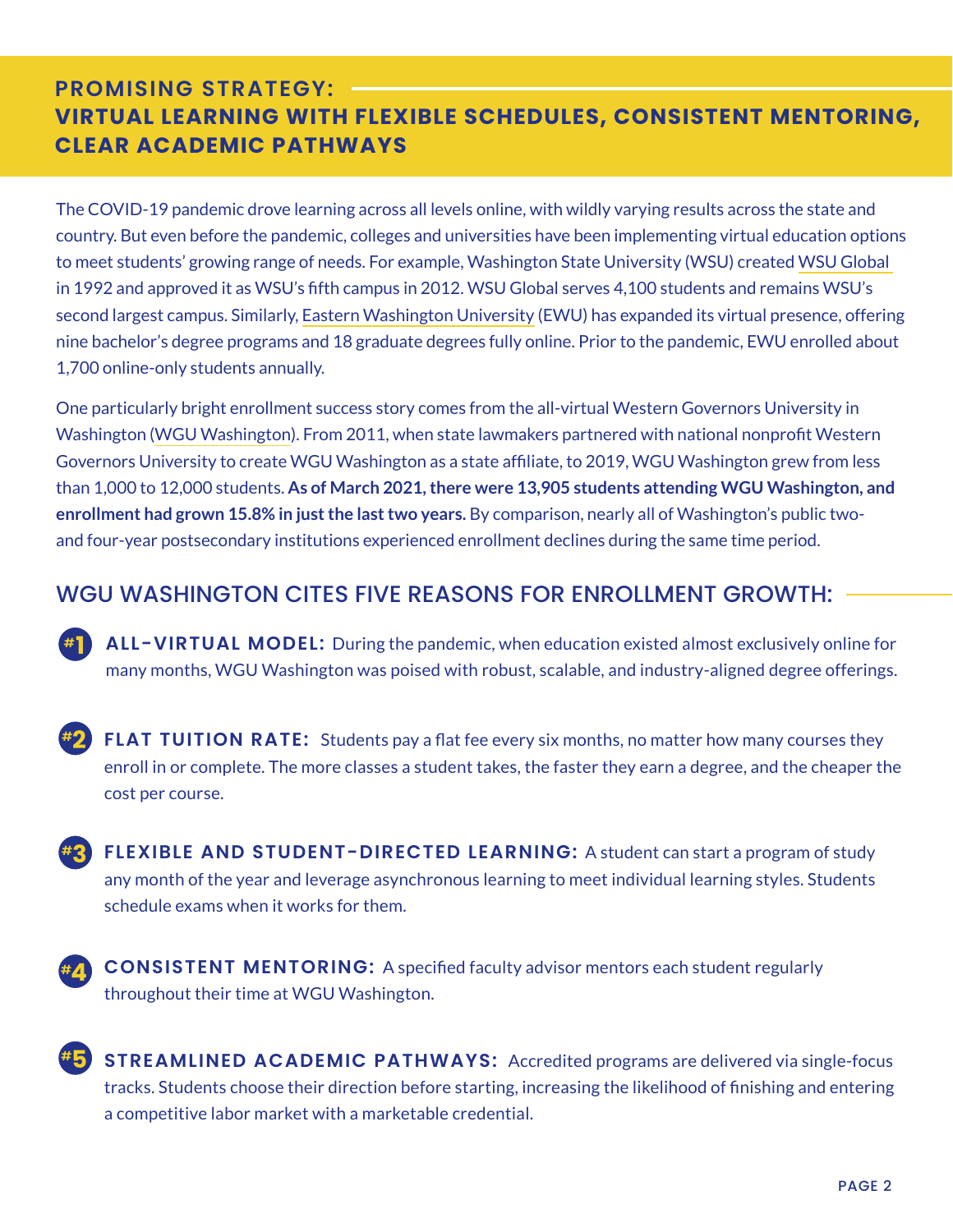### **WGU'S APPROACH**

WGU Washington has arranged its operations to be highly responsive to both students and employers in a virtual setting. This approach means WGU has no physical space or location-based limitations, no other services to scale, and it can quickly increase available slots in academic tracks based on labor market demands.

WGU Washington also has built key partnerships with community and technical colleges in Washington that serve high concentrations of Black, Native American and Indigenous, Hispanic, and Latino/a students, as well as community-based organizations that share information about the institution's flexible approach. WGU Washington attributes its significant enrollment increases in part to the model's success in meeting the needs of students who have been systemically underserved.

#### **According to 2021 national data from WGU, 69% of its students come from at least one of these**

- 
- **39% first-generation college students**
- **27% students of color**
- **populations: 22% students from low-income backgrounds**
	- **16% rural residents**

#### **FLEXIBLE LEARNING WITH CLEAR COST STRUCTURE**

One key incentive to enroll is that students can move at their own pace while paying a flat fee of about \$3,500 per six months. Students can start their coursework at the beginning of each month, as WGU does not use quarter or semester structures. Lectures, materials, and resources are available on demand, which means students can move quickly through content they grasp well or slow down with more challenging material. On average, students enter WGU Washington with prior credits and complete a bachelor's degree within 2.5 years.

- **Average annual undergraduate tuition and fees after financial aid: \$6,740**
- **Average total cost to earn a bachelor's degree, without financial aid: \$15,165**
- **Average time to bachelor's degree: 2 years 3 months**

**Sarah Williams earned her RN license at a traditional, brick-and-mortar institution and started working as a nurse. The flexibility at WGU Washington allowed her to continue work while pursuing her next degree.**

**After graduating, Sarah said, "I've already reaped a lot of rewards. I've gotten an increase in pay, and I also teach LPN clinicals now."1**